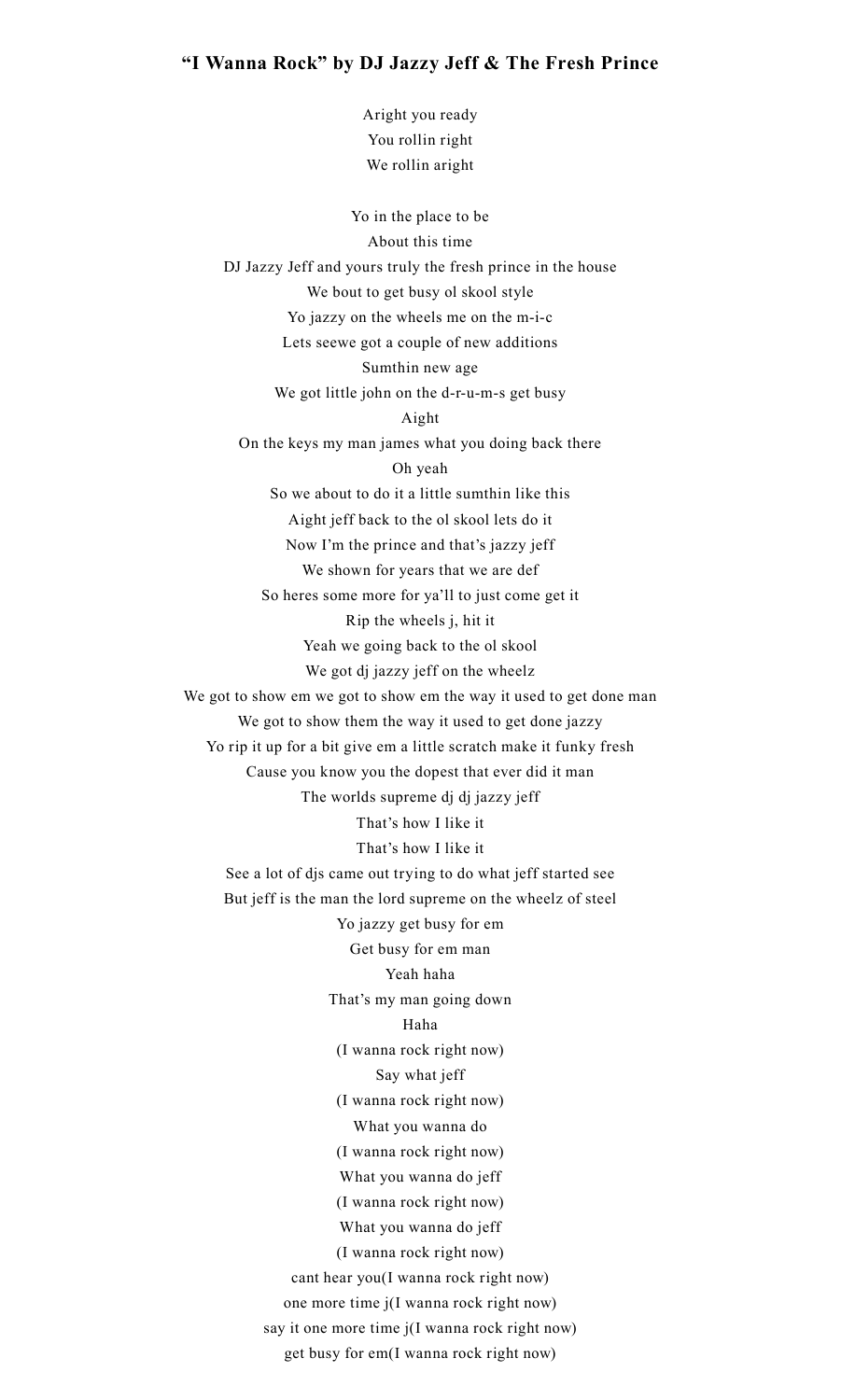say what jeff(I wanna rock right now) one turntable jeff(I wanna rock right now) one turntable(I wanna rock right now) what you wanna do jeff(I wanna rock right now) what you wanna do jeff(I wanna rock right now) say what now(I wanna rock right now) break it up for em jeff(I wanna rock right now) say what now(I wanna rock right now) say what now(I wanna rock right now) say what now(I wanna rock right now) slow it down a little(I wanna rock right now) say what now(I wanna rock right now) say what now(I wanna rock right now) say what now(I wanna rock right now) where the drummer at(I wanna rock right now) say what now(I wanna rock right now) say what now(I wanna rock right now) and you faced with the beat(I wanna rock right now) you're a little pushy jeff(I wanna rock right now) you wanna rock, jeff lets do it a little sumthin like this

from the heart of west philly came my man jazz with mucho pazazz and a razamatazz he slice the wax cut forward cut back right and exact you know the man ain't at all wack The magnificent movie astounding The crowd going loco Kick drum pounding People surrounding us checking the concept Cutting up a storm that's why the crowd is all wet Other dj's standing around jeff Trying not to give up props to the worlds best Shaking his hands trying to say that he cant flow Cause jeff is a horse though that they all turn to A mellow kinda fellow but in the past he Been known to get an attitude and get right nasty Snatch the wax It's a fact not a figment Get real and rip wheelz its downright ignant And when he step on toss the confetti He burn more wheelz that mario andretti Jeff is there anything less you wanna say to the crowd(I wanna rock right now) We'll get down now(I wanna rock right now) Say what what(I wanna rock right now) Yo jeff lets go back to the ol set for a second Come on Yo jeff (rock the beat) Come on Yo jeff (rock the beat) Yo jeff

Yo hes moving the crowd like a cloud u gotta get aloud